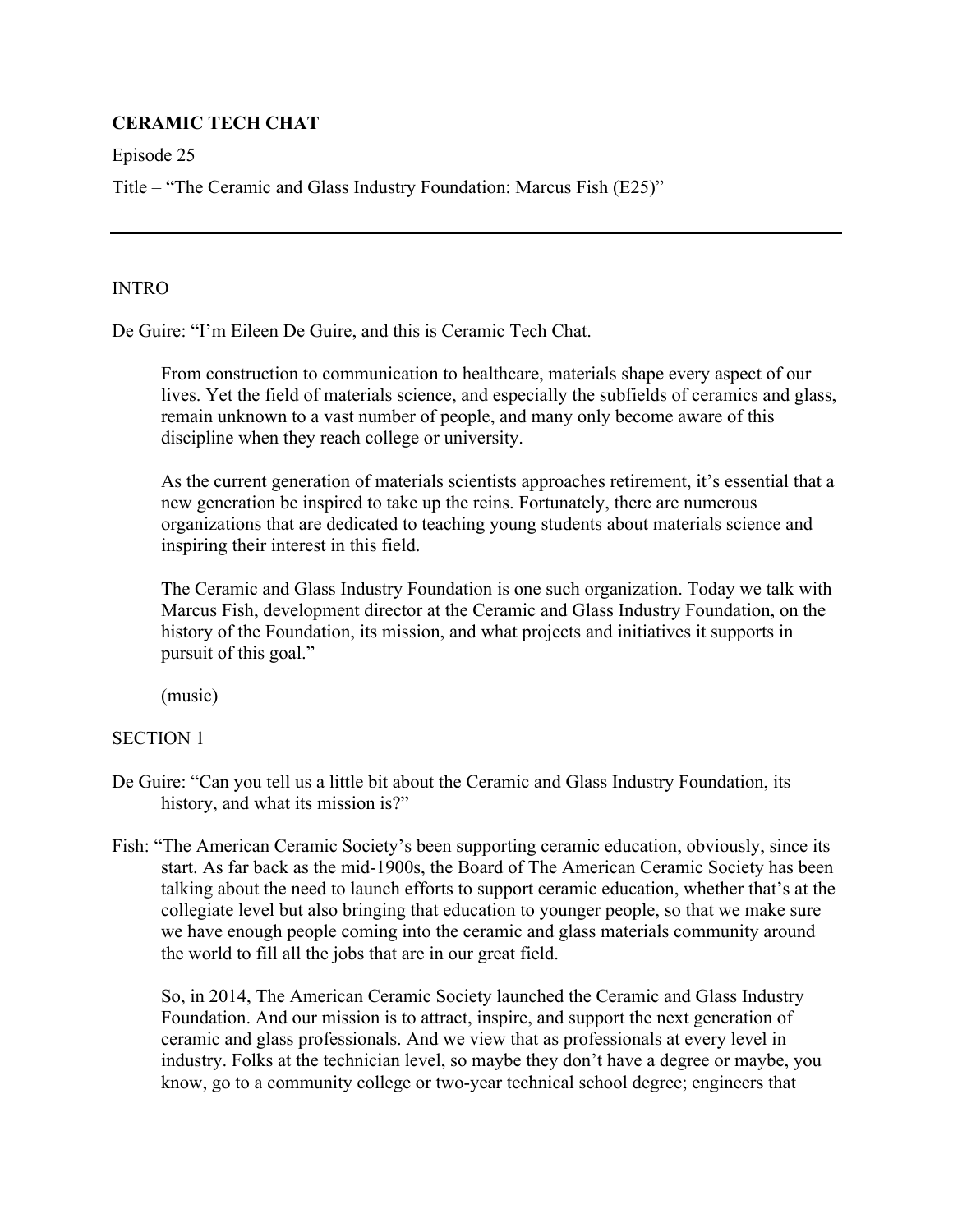maybe have a four-year materials science degree; all the way on up to folks that are getting their Ph.D. and heavy into research in ceramics and glass."

- De Guire: "So other professional societies that are connected with materials science also have foundations. What makes ours different, and how challenging is it to work in the ceramic and glass space?"
- Fish: "Thankfully there are other societies, other organizations that are helping to bring young people into materials science in general. You know, the ASM, their foundation does a great job of bringing students and teachers into understanding materials science. We are really the only organization, at least in the United States, that's focused primarily on ceramic and glass materials science education. And that is a unique challenge one, because materials science historically has not been taught a whole lot in K through 12 education in the United States, and so we're often introducing teachers and students to a topic that they're not as familiar with.

Also, ceramic and glass materials, as your audience knows well, they are usually seen in more traditional ways by the general public. And so, when we first start talking with students and teachers, they think of the common uses of ceramic and glass materials, but they don't yet know all the amazing ways that ceramics and glass make our modern world possible, and can, you know, potentially solve a lot of the challenges we face."

- De Guire: "Yeah, and you mentioned that outreaches kind of reaches several different points of entry for careers. K through 12, collegiate, people already in the workforce, and even the teachers. So, what are some of the strategies you use to reach out to these various groups? Because certainly one size would not fit all."
- Fish: "Yeah, that's right. Over the course of the Foundation, we've launched a number of different program initiatives to try to do just that. To make sure we're having an impact on those different kinds of groups and constituents that we're trying to reach out to. So, a primary focus of our Foundation is middle school and high school students and their teachers. So student and educator outreach is probably the biggest part of what we've done and continue to do with the Foundation. Because we know that if we have an impact on teachers and we can help them understand how to teach ceramic and glass materials science in their classroom, they're going to have a continuous impact on classrooms of students that we might only see one time in an event one year—and that would be pre-COVID-19 at this point—where we were at big events, where we might see a thousand students come pass the table in a day, they're going to see thousands of students go through their classroom in their teaching career. And so, if we can get them on board with bringing that material to their students, we're going to impact more young people.

But you're right. As they exit out of  $12<sup>th</sup>$  grade and go beyond that, we want to have opportunities for undergraduate students to learn more about ceramic and glass materials. So we have things like student exchanges and travel grant opportunities to get students to educational meetings that are out there, including ACerS' own technical meetings that we have each year. We have student leadership development opportunities, especially through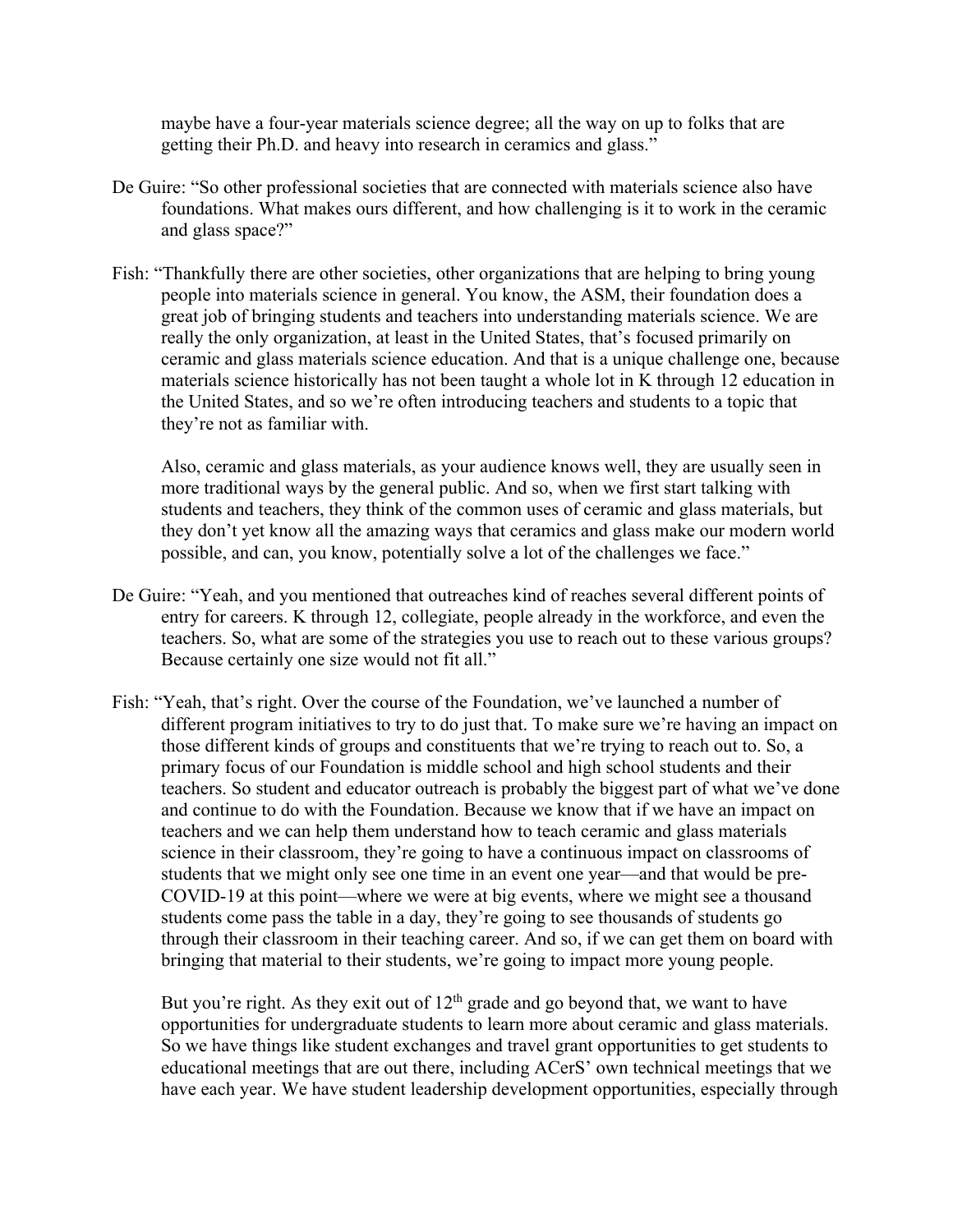the President's Council of Student Advisors, the PCSA. We support that organization, but also through Material Advantage and through Keramos, all of which are supported by the Ceramic and Glass Industry Foundation. We also have launched scholarships in the last year to try to help get more underrepresented students into our field.

And then as students progress, whether it's out of undergrad or their advanced degrees, we want to help them get jobs in our field. So we have a Ceramic and Glass Career Center. Our goal is to connect people that are looking for positions, for the great opportunities that there are in our field, and for industry folks that are looking for their next great candidate, they can find them through that. So we really are trying to provide programs and activities at every stage along that timeline to hopefully get students all the way from, you know, the first learning about it may be in grade school or middle school and, hopefully at the end of that, some of them will be working in our field in future years."

- De Guire: "Great. Can you give us an example of what would be a kind of activity that would be targeted towards the K through 12 group?"
- Fish: "Yeah, our primary tool for outreach to teachers, educators, and students in that K through 12 range is our Materials Science Classroom Kit. And that's a hands-on kit with nine different activities that cover the basic classes of materials science but with an emphasis on ceramic and glass materials. And it's something that when you put it in the hands of a teacher, they have a lot of materials that would be difficult for them to pull together on their own and costly. They may have to add a few low-cost items, for instance, like a box of borax when they're doing the glass bead on a wire lesson. But that's easy to source locally and it's not very expensive. But we provide the different wires and other things they need in there to finish that experiment. Or refractory brick. We have an experiment called 'Hot or Not' to demonstrate the importance of refractory materials. Your average teacher is not going to know where to find a refractory brick. And they're not available typically at, you know, Home Depot or something where they can go down the street and get one. But that's in the kit ready for them to use right away. So, we try to provide most of the materials they need, as well as a resource manual, we have online videos that go with that, so that teachers feel comfortable hopefully integrating ceramic glass materials science education into their regular curriculum.

And from that, this year we're launching some teacher training workshops to help take that kit and get it into the hands of teachers and give them hands-on training in a one-day workshop setting, where they can learn how to use the kit so they can right away make use of it in their classroom and integrate it into their curriculum, so that they know how to teach what is required in their state or national standards and how our kit fits into that. So we're starting that this year in Ohio, and those events are going to be taking place this summer and fall. And it's just a really great opportunity for teachers to get a quick introduction to it so they feel comfortable to start using it in their classrooms."

De Guire: "Sounds like a great opportunity for a K through 12 teacher to introduce or teach science with some real-world applications to reference. You can teach chemistry and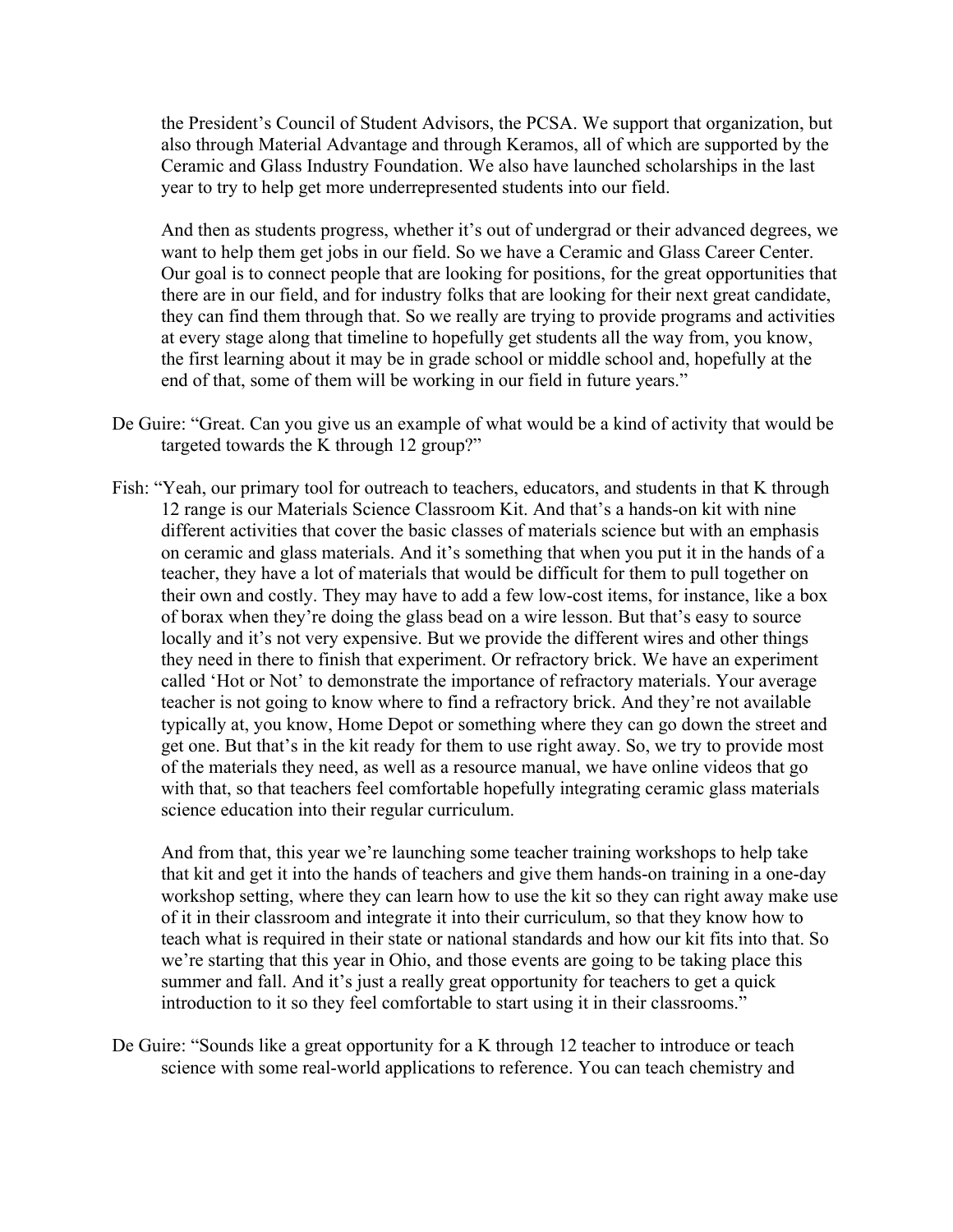physics, but in the context of steelmaking, in the context of optical fiber communications, things that are relatable to a young mind."

(music)

### SECTION 2

De Guire: "Are there any special projects coming up?"

Fish: "Well, during COVID-19, certainly there were challenges there with doing hands-on activities or face-to-face activities with students. And so during that time, we launched a new initiative to try to provide more of our Materials Science Kits to teachers. And so we now have two different grant programs that we just launched at the beginning of this year. One is our kit grant program, and that is to encourage mainly educators, but really can be used by anybody, parents or folks in the community, and they can request a number of our Materials Science Kits along with supplemental funding to be used in a classroom or maybe in an after-school program or a community-based program to help teach students about material science in that way.

We also are relaunching our project grants, which is something that we had been doing for several years prior to COVID-19, and that's an opportunity for organizations or individuals in the ceramic and glass materials community to submit an application for up to \$5,000 in funding for a project where it would help to expand materials science education or training for the next generation of ceramic and glass professional. So, we're hoping that we'll get some unique ideas that come through that. We've just launched that application process and it's open through September of this year. But those are initiatives that we are really excited about because oftentimes folks have really great ideas and what they need is just a little bit of seed funding to get that off the ground, and the best of those are things that we then try to integrate into our own programs and the way we do things."

- De Guire: "So, how would somebody apply for a project like that, how are projects selected, and where does the funding come from?"
- Fish: "Yep, our website, foundation.ceramics.org/grants, is the page for both of those grant applications and all that is online. The selection criteria is all outlined there, but our primary focus is that we want to select folks that are going to use those kits to help expand outreach in materials science. So, everything from, you know, we have some great ideas that teachers have brought to us in these past few months. There's a teacher in Colorado that they were building a new school building for their school. And so, he proposed that they could do a really great hands-on project of learning all about materials, especially ceramic and glass materials, in the construction of their new building. So they did one of the lessons from our kit, which was about composite materials and making concrete pucks and testing their strength, and he applied that directly to this new building project. And so students got a really great understanding. I'm sure they'll never forget some of those things about that building that are being, you know, as the concrete is being poured, they had just tested their own pucks and the strength of them. Those kinds of innovative ideas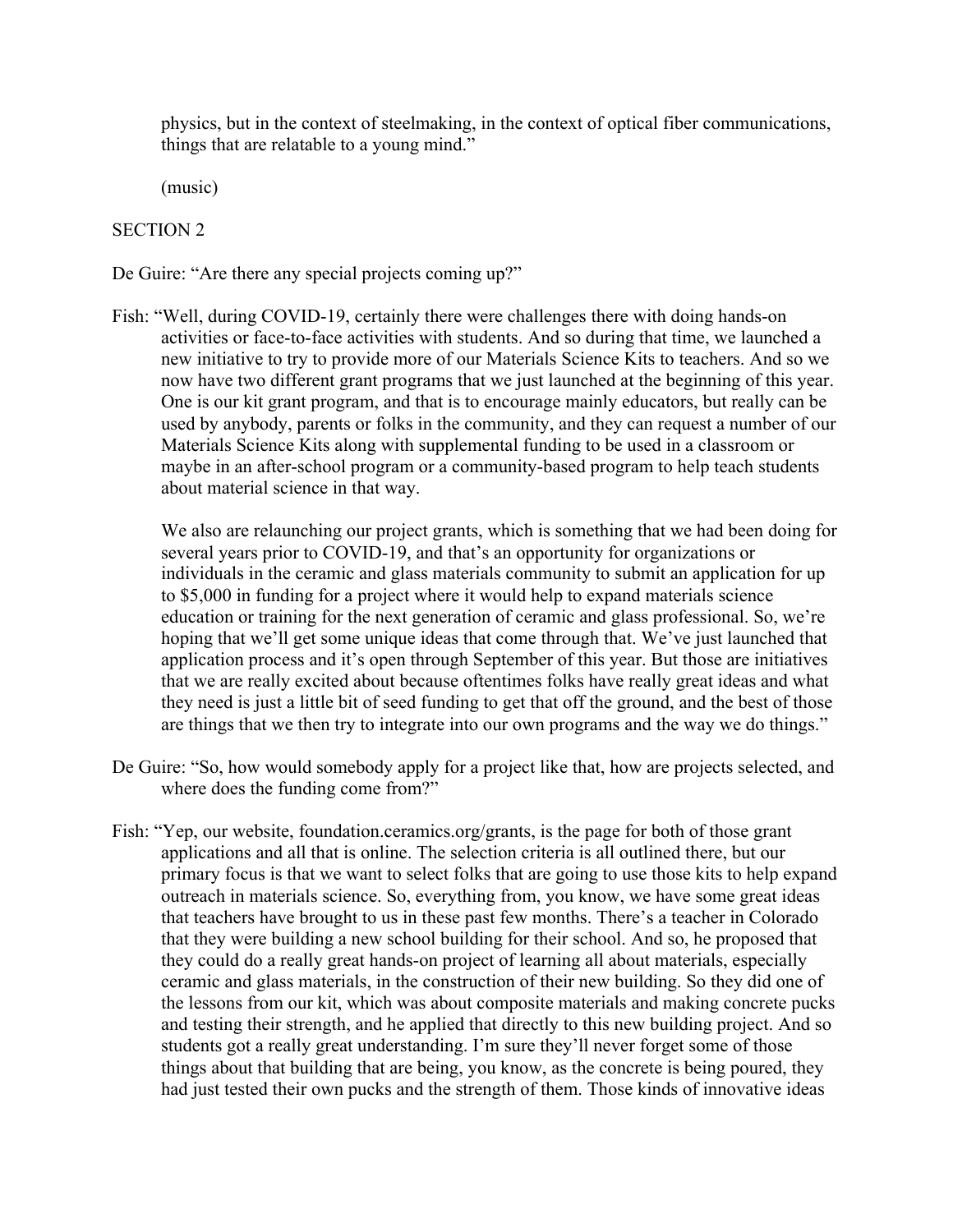we love to see. But even if it's just a teacher who maybe has been to our workshop and decided, 'Wow I love this kit. I'd love more teachers in my district to use it,' they could apply for a number of kits along with supplemental funding for the materials they need to purchase, so that maybe every teacher in their district, every school in their district would have one of our kits available to them.

So, the bar for approval is fairly low on the kit grant process because of generous donors, organizations, and individuals who believe in what we're doing and contribute to the Foundation, we're able to provide Materials Science Classroom Kits at no cost to teachers. And folks can also buy them, they are available for purchase, but when it's an educator, we all know that educators often spend a lot of their own money on resources to make their classes better for students. And we want, if they're going to teach materials science in their classroom, we want to do everything we can to get Materials Science Classroom Kits and all kinds of other resources in their hands to help them do that.

On the project grants side, because that that could be a project, it could be any amount, but up to \$5,000 per project. We have a grant review committee that's made up of volunteers and Board members of the Ceramic and Glass Industry Foundation. And so as those grants are received, they have a rubric that they use to judge those and rank them and select those that one, meet the mission of our Foundation, we want to make sure that the primary focus of these projects is outreach and sharing that materials science, ceramic and glass material science education with that next generation of the folks that will be in our field. But again, we're looking for unique projects, and this year with the International Year of Glass being declared by the UN, we are taking a special focus to those projects that are about glass science because we're trying to focus on that as much as we can with the groundswell of activity that's happening all over the world with glass science and the International Year of Glass."

- De Guire: "Yeah, that sounds like a really exciting opportunity for students, for sure, and teachers to engage with students. One other question occurs to me, and that is how has industry responded to the mission and outreach CGIF is doing?"
- Fish: "The response of the ceramic and glass materials community, especially our industry folks, has been tremendous. I think if you go to our website, foundation.ceramics.org, and you can take a look at the 'About us' page, you'll see the representation on our Board of Trustees for the Foundation is very heavily folks from industry. And really the full breadth of the industry, not just the type of ceramic and glass materials they use or what part of the industry they're in. But small, medium, and large-sized companies are all represented there. So I think from the volunteer aspect of those that are involved on our Board or volunteer for the outreach activities that we have available, we have a tremendous response for our industry. Because they know what we're doing is so needed. They're the ones who are having difficulty filling the jobs that they have available for ceramic and glass professionals, and they're looking at, just like a lot of other industries, that ceramic and glass materials community has a graying workforce. We have a lot of needs to fill in the coming years and not enough young people in the pipeline in the ceramic and glass fields specifically to fill those. So, they've shown great support in volunteerism and also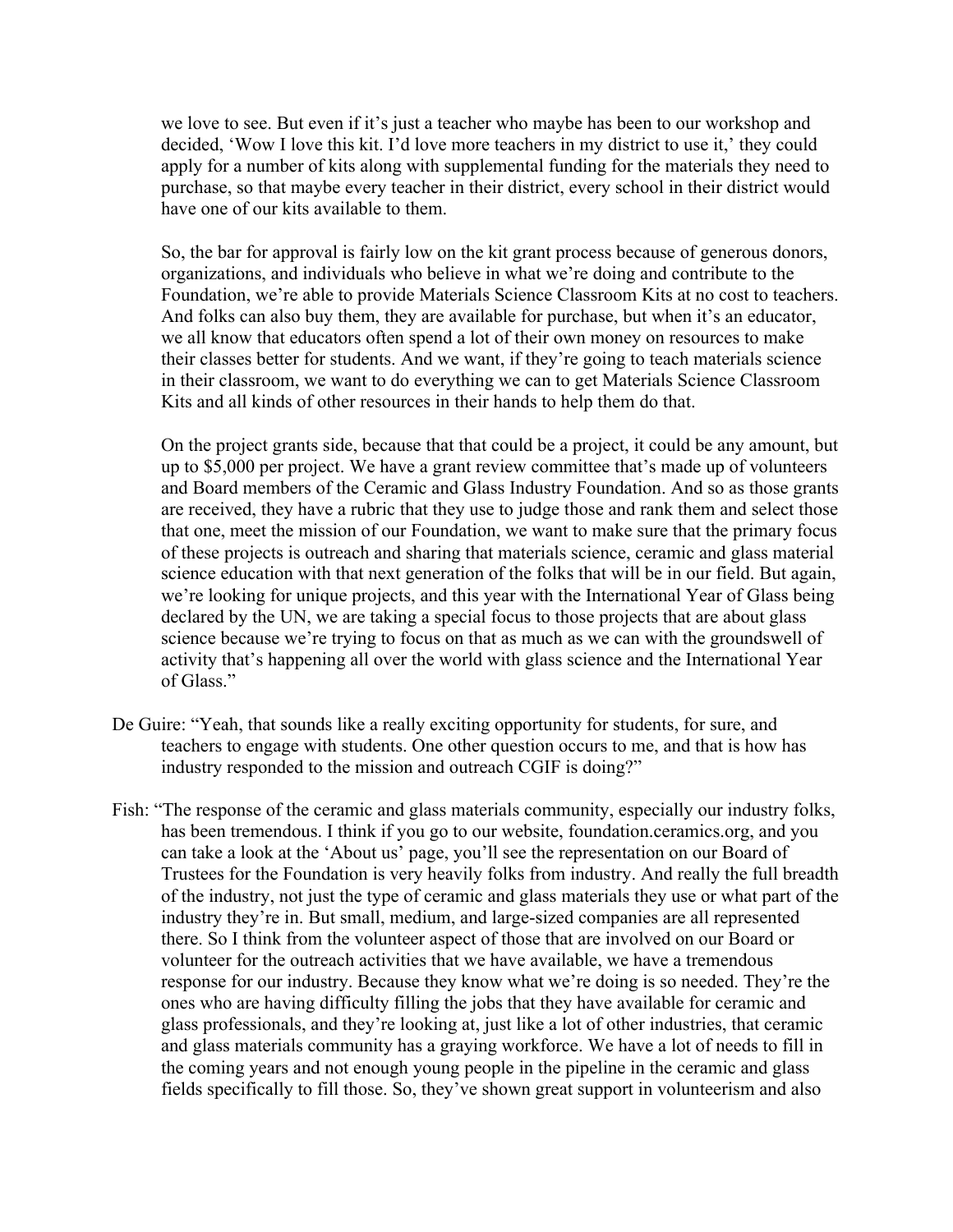in financial support. We've had again tremendous support from various organizations and individuals in the ceramic and glass materials community that really have made everything our Foundation does possible.

We also, obviously, I think everyone knows that we're a child organization of The American Ceramic Society. So The American Ceramic Society is our parent organization, and they continue to provide a tremendous amount of support in every way and one of those is financial. And through the members of The American Ceramic Society and all the industry partners that are involved at every level, that trickles down to making the Foundation successful.

So, we couldn't do what we're doing without that input from industry, and it's such a vital part of making us successful. We are hoping to expand that more in the future, especially in the realm of internships and job placements and shadowing and mentoring. Sharing more about what folks in our industry do so that teachers and students, as they're forming ideas in their mind of what they want to do, students think about, 'What do I want my career to be?' Most students can't tell you what folks in our industry do. So we want to start to illuminate that for them more so that they can understand at younger ages what are the amazing things people in the ceramic and glass materials community do so that they get that idea, 'I want to do that too,' and they want to be the folks changing the world with ceramic and glass materials."

De Guire: "I think that's great. I think that a lot of people don't discover materials science and engineering until they're in college, and then they go searching for a major and start to ask, 'Well, what is that all about?' And when you think about it, at least at certain generations, you know, kids would tinker with their dads on cars and find their way to mechanical engineering, or maybe work on ham radios or something and find their way to electrical engineering. But almost nobody tinkers with the glass furnace out in the backyard with their mom or their dad and find their way to materials science and engineering. So, the pathway of discovery is just a little bit more obscure unless there are guideposts along the way. And the Foundation seems to be doing a great job doing that."

(music)

# BREAK

De Guire: "The Ceramic and Glass Industry Foundation supports the giving of Materials Science Classroom Kits to teachers through generous donations by individuals and industry sponsors. You can support the next generation of materials scientists by donating to the Foundation at foundation.ceramics.org/give."

# SECTION 3

De Guire: "So the long-term goal is pretty clear: develop and retain the workforce. That's what success looks like. But in the shorter term, how do you measure success with the Foundation and the programs that you've got in place?"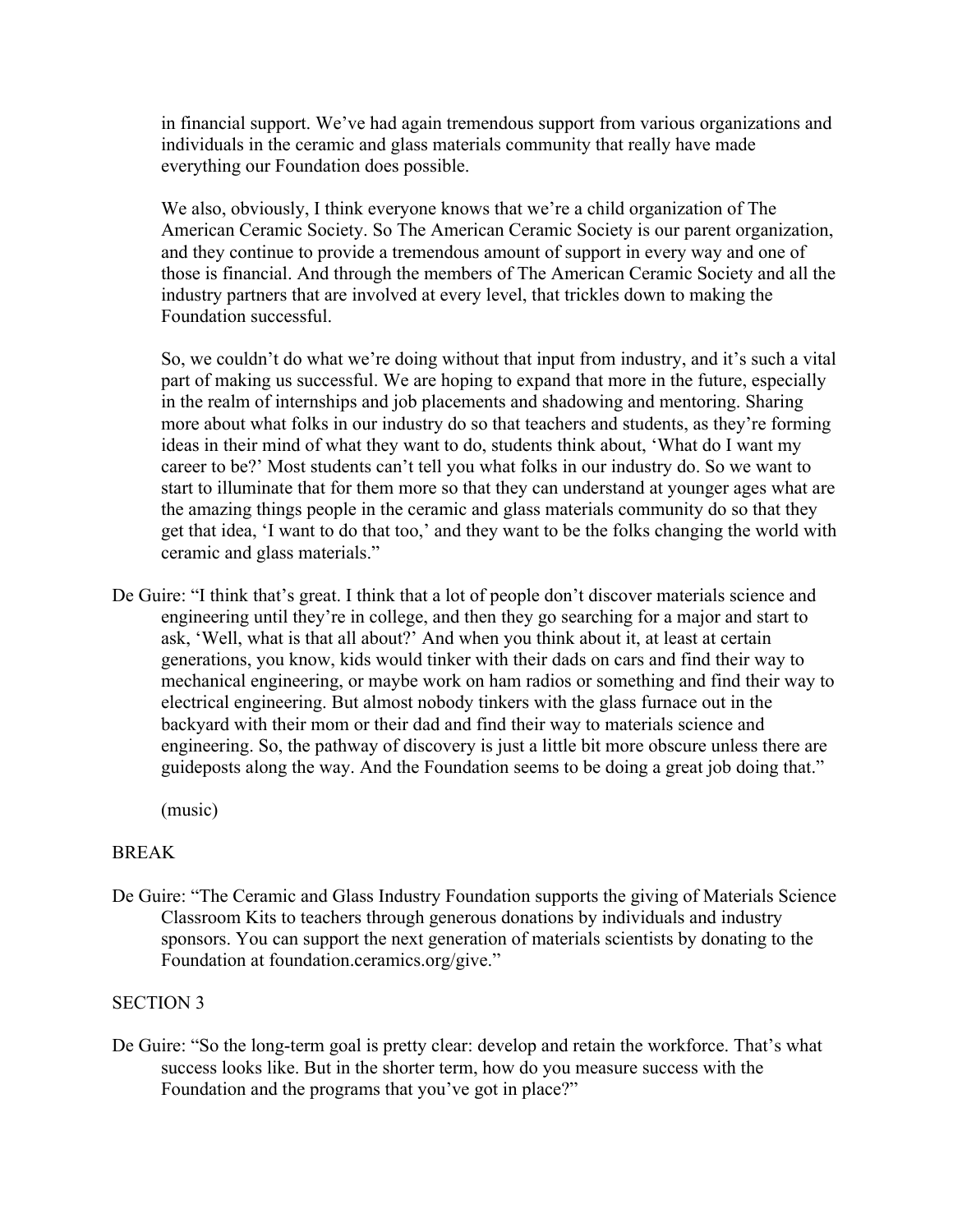Fish: "Yeah, you know, in terms of the vision of the Foundation, our vision is to be a global leader in igniting student interest in ceramic and glass careers to help solve grand challenges facing humanity. And that's a big and lofty vision. That's what visions are supposed to be. But I think the reality of what that looks like in success in the next three to five years is more young people understanding that materials play a key role in solving the greatest challenges we face in the world. Whatever you're looking at in terms of those challenges. Be that clean water. You know, one in three people in the world does not have access to clean water. Ceramic materials can be a great solution, whether it's a stopgap solution or an ultimate solution, to solve some of those things. The green energy goals that we have, most of those sciences involve a lot of ceramic glass materials in those solutions.

You know, I'm not a scientist, I try to put it in simple terms when I'm explaining it to young people. But most, as it's explained to me, most of the problems we face in the world have theoretical solutions, but the missing gap is the right material to make that possible. And, in many cases, that's likely to be a ceramic and glass material because of their unique qualities. So, I think in the short term, seeing students understand that and that they start to have a vision of wanting to work with materials to know that going into materials science means that you can be part of creating products and creating solutions that will have a positive impact on our world. That's what students are looking for today. They're looking for where is the impact. They know they need to make an income and they have to do all those things as well, but we hear so much that they want to be involved in solving some of these big challenges facing the world, and ceramic and glass materials are a key way that they can get involved in that."

- De Guire: "Oh yes, for sure. Just based on what you've observed as you've worked with teachers and students over these last couple of years, how early this that awareness of grand challenges and the desire to help solve them seem to emerge?"
- Fish: "I mean, certainly, today more than ever, students as they're beginning their education, they are learning about those challenges. I think, thankfully, more than ever, we're illuminating for students the challenges that people face around the world today, and the humanitarian challenges that they're facing because of our connected world, one that we can see immediate news about a natural disaster that's happening or something that's taking place. I think our students are more aware today than they've ever been before of challenges facing our world. So, I think they're thinking of that sooner than they ever have been in the past. So getting them to understand that if they want to be solving these challenges, that the materials science field and the ceramic and glass material science community are leading the way in many of those solutions. I think that's a great connection to make for students at the youngest of ages."
- De Guire: Thanks for that insight. What is the Foundation doing to raise awareness of its mission and its activities? You've got a lot going on. You have a kind of global aspiration."
- Fish: "Are our primary way of sharing our message right now is through our website, foundation.ceramics.org. And that's kind of our primary clearinghouse of our educational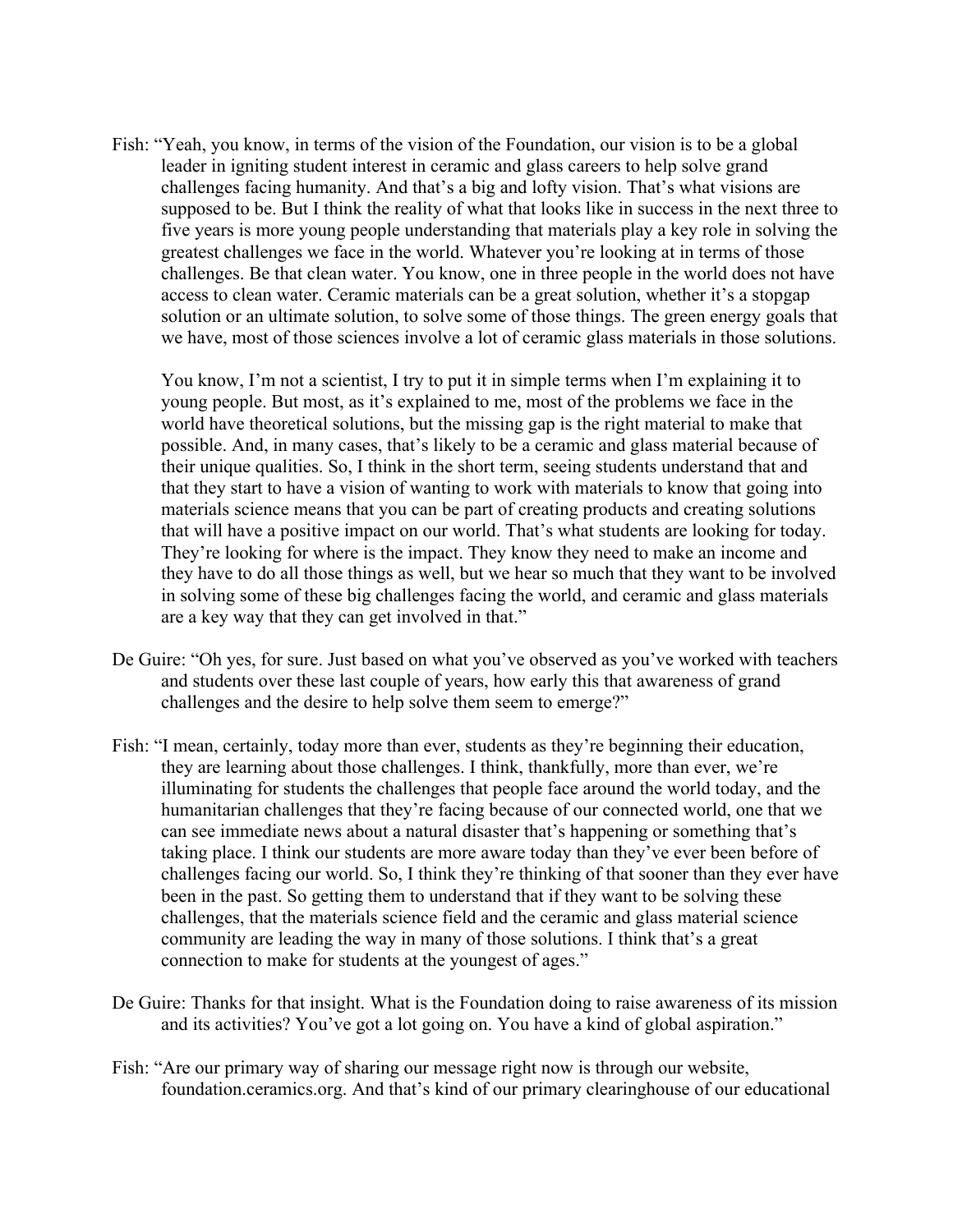materials for teachers and news about what activities we're involved with, where folks can access our grant opportunities and hear about what things were funding. But we are trying to do as much as we can with the limited resources we have in terms of staffing. So our Foundation staff primarily is myself and one program coordinator, Amanda Engen, and our hope is in the near future to be able to expand our staff to provide more resources of folks that can help share those stories. Because sharing the stories of success of programs that we've helped to fund I think is inspiring to others and gives others ideas of ways that maybe in their own community, in their own backyard, they could launch new programs and ideas. Whether it's using our Materials Science Classroom Kit or something completely different, that's inspirational to a lot of people to hear about the success of others. Also hearing about why our volunteers and our donors support the Foundation and that it's important to them is inspiring to others to follow suit. And so we're trying to do a better job of telling those stories and sharing them.

One step in that direction, we've got some summer interns this summer that are working a lot on our communication side. And so hopefully over the next six to 12 months you'll see a lot of the output of having those additional hands on deck here that can help share some of the more of those stories and let folks know about all that we're doing.

In terms of social media, we tried to also share what we're doing on our LinkedIn page. That's been the primary social media outlet for the Foundation. And so folks can get connected to what we're doing there and also see regular updates of our programs and the projects that we're supporting and new initiatives that we launch."

- De Guire: "So how can listeners get more involved in the Foundation? What are the opportunities that are available, and how would they start to access those?"
- Fish: "One big way for folks to get involved with the Foundation is as a volunteer. And that can be at things like outreach events that we sponsor, where we often go to science activities, big science events when they're held in person. And we always need folks that are knowledgeable about ceramic and glass materials to be a part of that, to be excited and let students and educators know as they're coming up to our booth about ceramic and glass materials, to demonstrate lessons from our kits, so that folks can see firsthand how amazing those materials are. So getting involved in volunteering hands-on is one big way.

Getting involved in volunteering, serving on either our Board of Trustees or one of our committees, is something that we love to have folks, especially in an industry, be involved with because their input on how we should be going about the efforts of the Foundation are vital to us being successful since we are the Ceramic and Glass Industry Foundation. A big part of that goal is to make sure we've got a pipeline of young people going into industry. So, getting involvement by industry members. Not just in volunteering in-person hands-on but volunteering in the leadership and guidance of the strategy of how we carry out our mission is really important.

And then the other really big way is financial support. So whether you're just an individual or whether you represent an organization that has the ability to sponsor one of